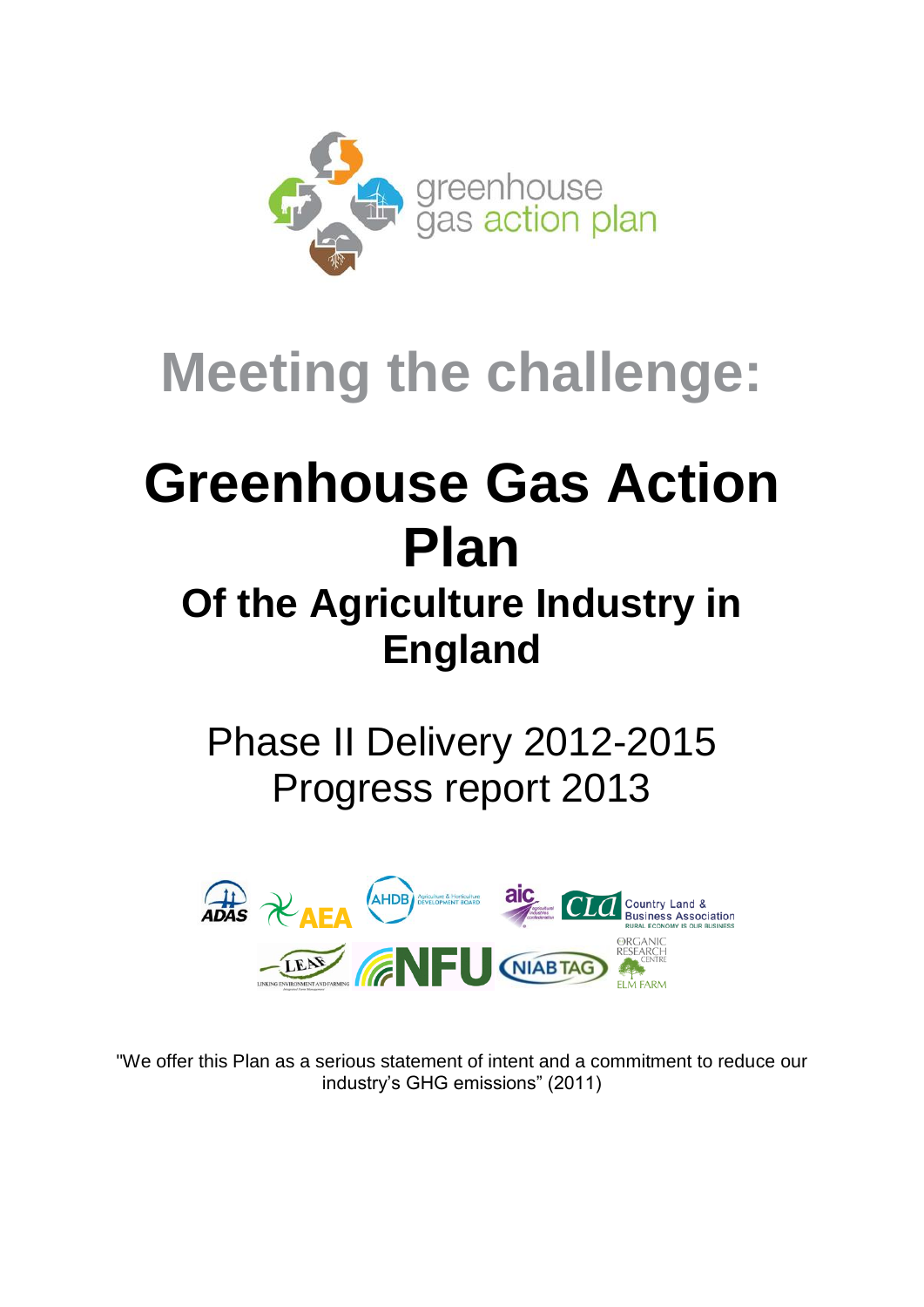

The Greenhouse Gas Action Plan (GHGAP) is the principal mechanism for delivering the farming industry's commitment to a reduction in annual emissions from agriculture in England of three million tonnes  $CO<sub>2</sub>$ -equivalent (Mt  $CO<sub>2</sub>e$ ) as set out in the Low Carbon Transition Plan by the third carbon budget period (2018 – 2022). Our robust partnership established in 2010 aims to improve awareness amongst farmers and growers of GHG emissions and drive the implementation of on-farm practices that reduce GHG emissions per unit of production, thereby reducing the need for regulation or taxation.

Progress made during our first phase of delivery (2010-2012) was well received by Government and the Committee on Climate Change. In order to build on this early momentum we proposed key actions for the next phase of delivery to 2015 in the spirit that we offered the first Delivery Plan – that despite the challenges and uncertainty, there are a suite of actions that can be implemented on-farm to deliver improved efficiency of production and a reduction of emissions per unit production.

This document provides a short summary of the progress made by the GHGAP during 2012- 2013 (section 1). It also describes the governance of the new Campaign for the Farmed Environment (CFE; section 2) and outlines the new AIC Feed Advisers Register (section 3).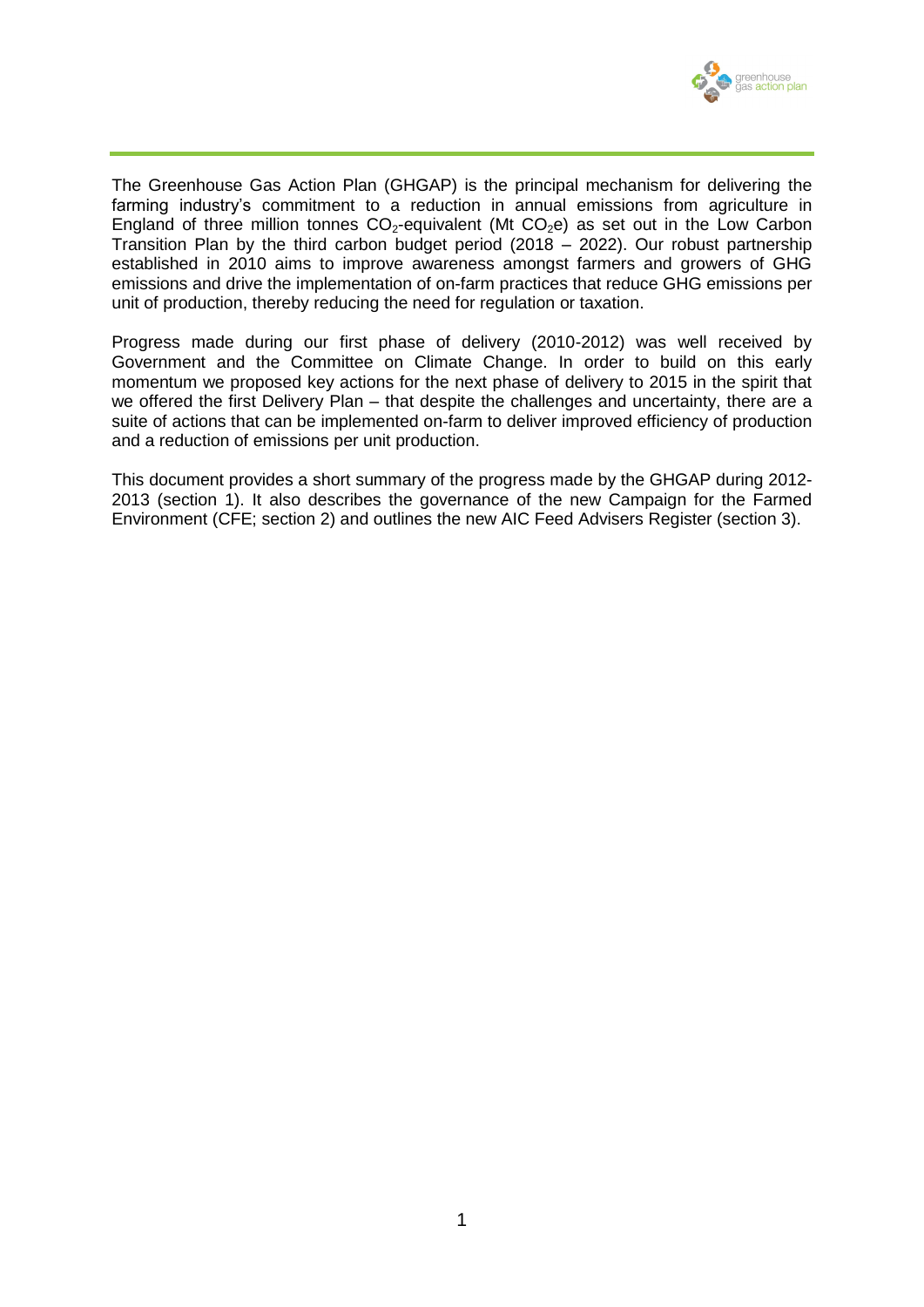

## **1. Progress on Phase II actions (2012-2015)**

| <b>Priority area</b>                    |       | <b>Proposed action</b>                                                                                                                                                                                                 | <b>Target date</b>     | Progress by April 2013                                                                                                                                                                                      |  |
|-----------------------------------------|-------|------------------------------------------------------------------------------------------------------------------------------------------------------------------------------------------------------------------------|------------------------|-------------------------------------------------------------------------------------------------------------------------------------------------------------------------------------------------------------|--|
| Strategic co-ordination (and reporting) |       |                                                                                                                                                                                                                        |                        |                                                                                                                                                                                                             |  |
| Steering<br>action 1                    | Group | Consider options for funding a GHGAP co-ordinator in<br>the context of greater integration between industry-led<br>initiatives, the role of Farm Efficiency Hub (FEH) and<br>plans for overall funding and management. | By end 2012            | The next phase of the CFE has<br>provided the opportunity for a part-time<br>GHGAP co-ordinator. In post from $2^{nd}$<br>April 2013. See section 2.                                                        |  |
| Steering<br>action 2                    | Group | Maintain oversight of mitigation activity to identify gaps<br>in action or progress in collaboration with others e.g.<br>Defra's Research Platform Policy Group, as<br>appropriate                                     | Throughout<br>phase II | On-going. With link to 'MIN NO' project<br>and modelling of mitigation potential<br>from improved soil management                                                                                           |  |
| Steering<br>action 3                    | Group | Evaluate and agree key indicators of activity and<br>progress for the GHGAP with the GHG Platform and<br>Defra Statistics team in order to better report on<br>progress                                                | Throughout<br>phase II | The CFE's Evidence & Monitoring<br>Group have agreed to setting up a sub-<br>group to tackle this issue. See section<br>2.                                                                                  |  |
| Steering<br>action 4                    | Group | Test Farm Efficiency Hub (FEH) with adviser focus<br>groups and collate feedback                                                                                                                                       | By end 2012            | <b>GHGAP</b><br>feedback<br>collated<br>for<br>Further<br>action<br>contractors.<br>was<br>postponed until co-ordinator in post.<br>Getting the FEH back on track will be<br>the co-ordinator's first task. |  |
| Steering<br>action 5                    | Group | Convene high profile workshop with senior Defra<br>officials to exhibit the FEH and present the case for<br>wider ambition in support of co-ordinated (integrated)<br>advice delivery and industry-led initiatives     | By April 2013          | Further action postponed until co-<br>ordinator in post (as action 4 above).                                                                                                                                |  |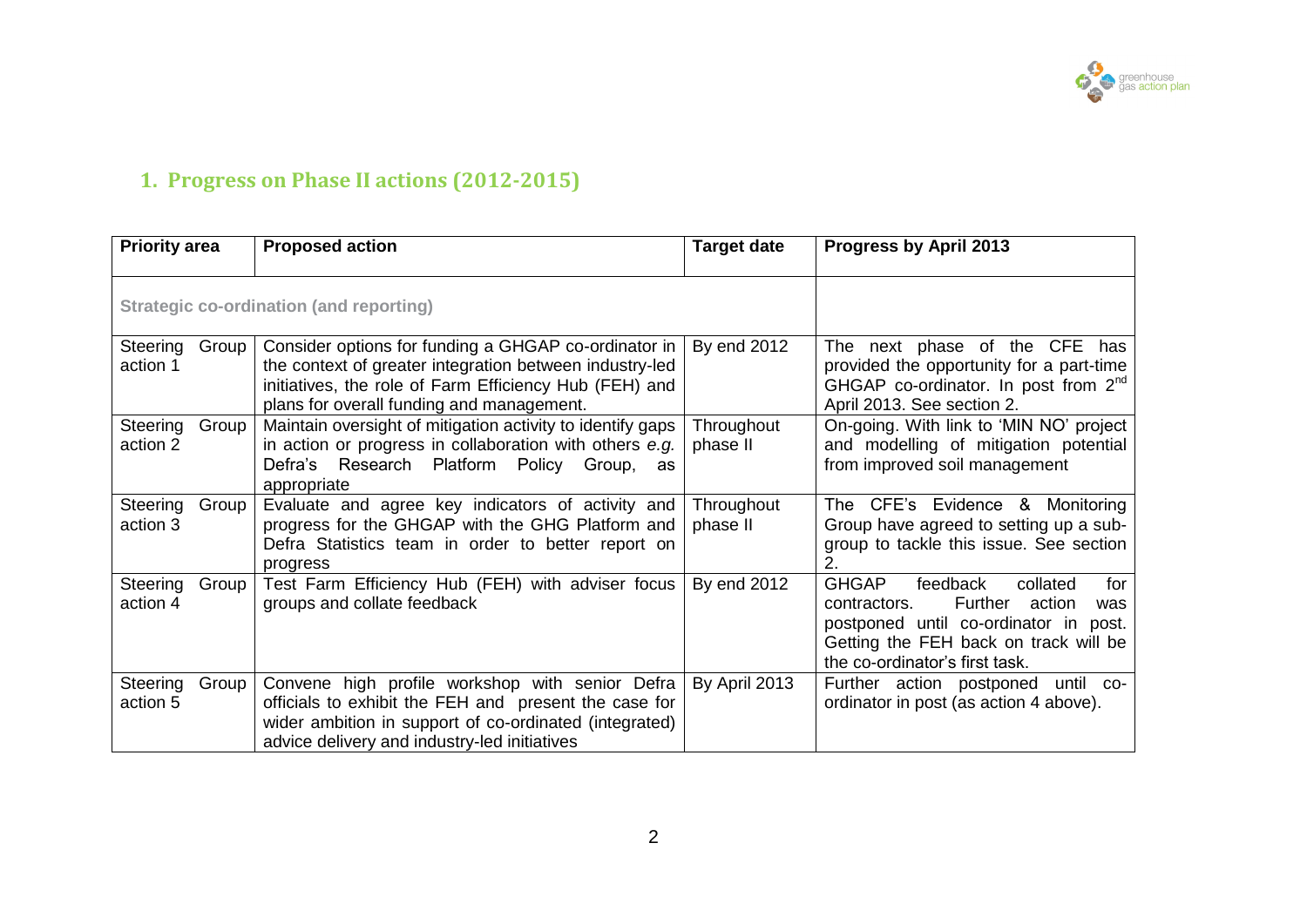

| <b>Communication</b>                |                                                                                                                                                                                                                                                             |                      |                                                                                                                                                                                                                                                                                                                                                                                               |
|-------------------------------------|-------------------------------------------------------------------------------------------------------------------------------------------------------------------------------------------------------------------------------------------------------------|----------------------|-----------------------------------------------------------------------------------------------------------------------------------------------------------------------------------------------------------------------------------------------------------------------------------------------------------------------------------------------------------------------------------------------|
| Group<br>Steering<br>action 6       | Continue to identify opportunities for collaboration in<br>communications within the GHGAP, with other farming<br>organisations and service providers and the supply<br>chain, and investigate the opportunities for greater<br>exposure in the trade press | On-going             | See section 2 on CFE.<br>GHGAP has made good links with the<br>Product Sustainability Forum.<br>The<br>Forum offers a ready-made vehicle for<br>disseminating the GHGAP's messages<br>to supply chain organisations, ensuring<br>greater consistency of messaging.<br>HGCA published an environmental<br>roadmap for UK cereals and oilseeds<br>industry "Growing for the future" in<br>2012. |
| Steering<br>Group<br>action 7       | Subject to Steering Group approval, initially assess<br>the usefulness of social media as a form of<br>communication                                                                                                                                        | From 2013 to<br>2015 | This will be discussed with the CFE's<br>Delivery and Communications Group.                                                                                                                                                                                                                                                                                                                   |
| Group<br>Steering<br>action 8       | Review the on-farm actions to take into account new<br>knowledge and policy.                                                                                                                                                                                | In 2013              | Planned for Q2/3 2013                                                                                                                                                                                                                                                                                                                                                                         |
| <b>Management skills and advice</b> |                                                                                                                                                                                                                                                             |                      |                                                                                                                                                                                                                                                                                                                                                                                               |
| Steering<br>Group<br>action 9       | FACTS Qualified Advisers continue to undertake new<br>training                                                                                                                                                                                              | By end 2014          | On-going                                                                                                                                                                                                                                                                                                                                                                                      |
| Steering Group<br>action 10         | AIC to draft plans for a register of feed advisers<br>consulting with members, with BSAS, AHDB <sup>1</sup> livestock<br>sectors and others on administration and a standard<br>of training for eligibility to remain on such a register.                   | By Sept 2012         | Complete                                                                                                                                                                                                                                                                                                                                                                                      |
|                                     | Agreed plans to be resourced and implemented.                                                                                                                                                                                                               | By mid 2013          | Ready for launch on 1 <sup>st</sup> May 2013. See<br>section 3.                                                                                                                                                                                                                                                                                                                               |

 1 Agriculture and Horticulture Development Board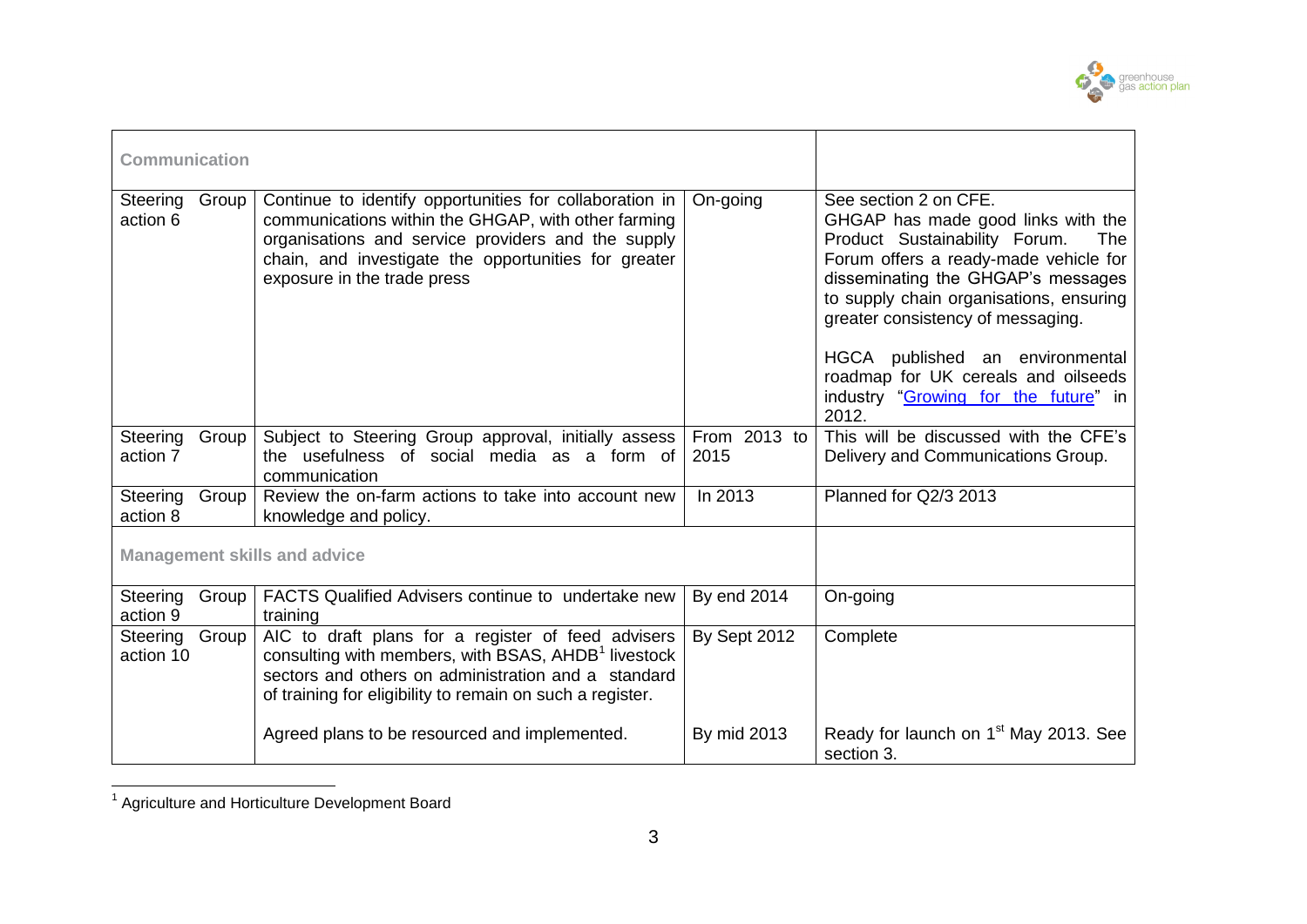

| Steering Group<br>action 11     | Use Tried & Tested campaign (guidance and tools)<br>to help raise the skills and understanding of farmers in<br>the benefits of integrating animal feeding planning<br>and crop nutrient planning on livestock farms    | By end of 2013<br>then on-going | Agreed to focus on cattle and sheep $-$<br>see action 20                                                                                                                                                                                                  |
|---------------------------------|-------------------------------------------------------------------------------------------------------------------------------------------------------------------------------------------------------------------------|---------------------------------|-----------------------------------------------------------------------------------------------------------------------------------------------------------------------------------------------------------------------------------------------------------|
| Steering Group<br>action 12     | Continue to promote the benefits of improving skills<br>Continuing<br>Professional<br>training<br>e.g.<br>and<br>Development schemes by AHDB livestock sectors                                                          | On-going                        | On-going. For example:<br>DairyPro, a CPD scheme, launched in<br>2012 captures training<br>skill<br>and<br>development<br>for individual<br>dairy<br>professionals.<br>The first 7 participants graduated from<br>industry professional<br>manager<br>pig |
| Steering<br>Group<br>action 13  | Continue to support "carbon footprinting" through<br>initiatives such as the development of a tool for<br>$\bullet$<br>the cereals and oilseeds sector (HGCA to<br>lead)                                                | Throughout<br>Phase II          | development scheme in 2013<br>HGCA guide and tool to help farmers<br>understand<br>carbon<br>footprinting<br>launched in 2012.<br>In 2012, EBLEX developed a carbon<br>calculator for sheep to help farmers                                               |
|                                 | considering options to meet the range of<br>$\bullet$<br>farmers' needs of "carbon footprinting"                                                                                                                        | By end 2013                     | investigate where the most efficient<br>gains can be made.<br>AHDB commissioned a two-year project<br>to design an environmental impacts<br>calculator for all sectors of agriculture.<br>Work due to start in 2013.                                      |
| <b>Crop nutrient management</b> |                                                                                                                                                                                                                         |                                 |                                                                                                                                                                                                                                                           |
| Steering Group<br>action 14     | Continue to promote the Tried & Tested nutrient<br>management plan, website and tools and the benefits<br>of professional advice, and soil analysis,<br>with a<br>continuing focus on the needs of the livestock sector | On-going                        | Nutrient management status<br>report<br>(2012) available                                                                                                                                                                                                  |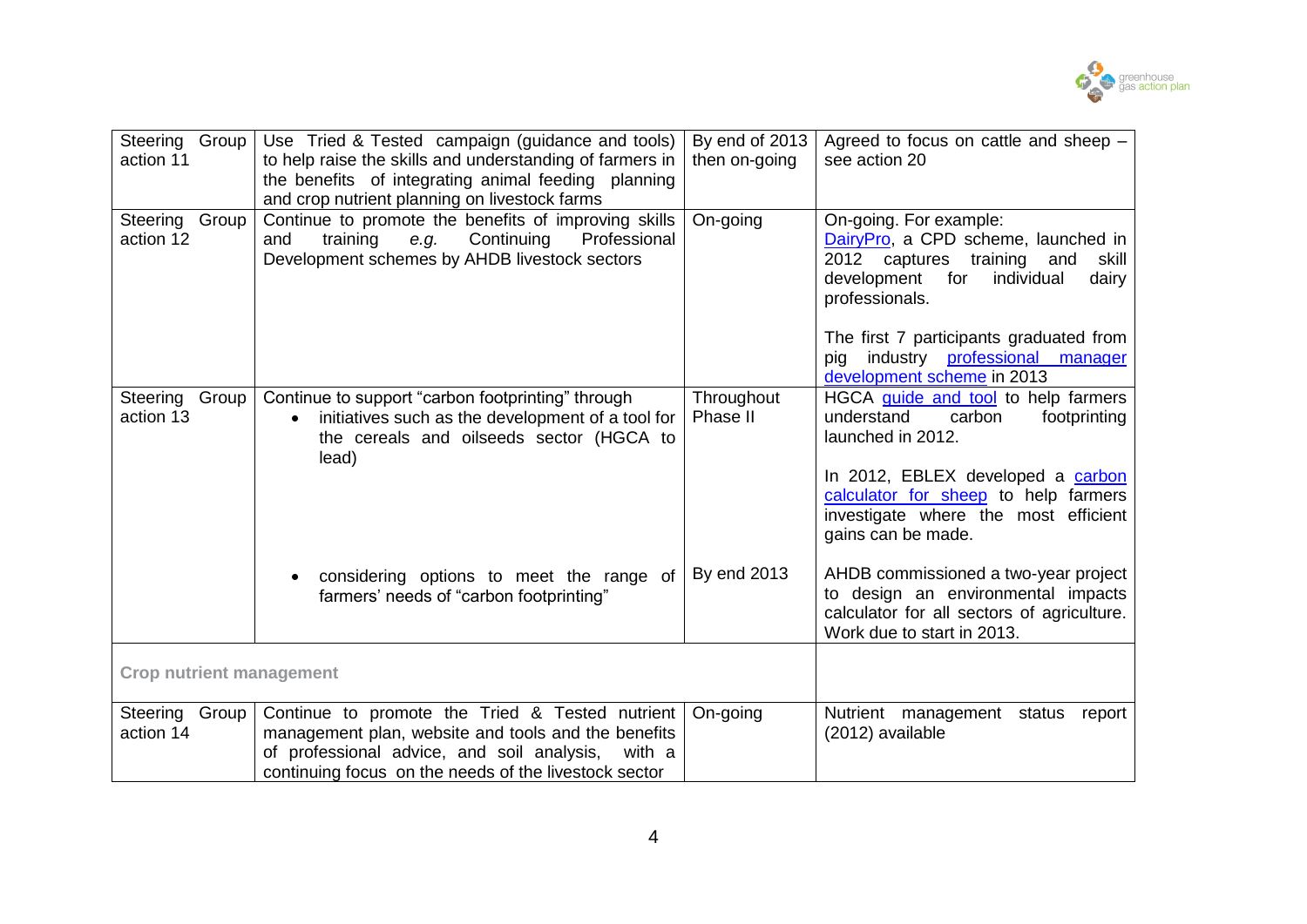

| Steering Group<br>action 15<br>Steering Group<br>action 16 | Sub-group of GHGAP and Tried & Tested partners to<br>plan how best to promote the benefits of accurate<br>nutrient application and the services available<br>considering different sector needs<br>Promote strong linkages between nutrient and soil<br>management activities e.g. between Tried & Tested<br>and HGCA nutrient and soil management events | By mid-2013,<br>then through to<br>2015<br>Throughout<br>Phase II | Work plan agreed for development of<br>protocols for nutrient application and<br>with contractors<br>engagement<br>and<br>engineers<br>Facilitated through strategic industry<br>contracts with Catchment Sensitive<br>Farming |  |
|------------------------------------------------------------|-----------------------------------------------------------------------------------------------------------------------------------------------------------------------------------------------------------------------------------------------------------------------------------------------------------------------------------------------------------|-------------------------------------------------------------------|--------------------------------------------------------------------------------------------------------------------------------------------------------------------------------------------------------------------------------|--|
| Soil and land management                                   |                                                                                                                                                                                                                                                                                                                                                           |                                                                   |                                                                                                                                                                                                                                |  |
| Steering<br>Group<br>action 17                             | Look for opportunities to promote the benefits of soil<br>management and soil organic matter e.g. AHDB-<br>HGCA, CSF project - running 70 farm events                                                                                                                                                                                                     | Throughout<br>Phase II                                            | As for action 16.<br>Council<br>updated<br>Potato<br><u>Soil</u><br>Management for Potatoes guide in<br>2012.                                                                                                                  |  |
| Steering<br>Group<br>action 18                             | Conduct further evaluation of Defra surveys in<br>conjunction with the Defra Statistics teams to help<br>identify the most reliable means of indicating progress<br>in soil sampling                                                                                                                                                                      | By end 2014                                                       | Will be addressed by the sub-group of<br>the CFE's Evidence and Monitoring<br>Group.                                                                                                                                           |  |
| Steering<br>Group<br>action 19                             | Evaluate contribution of CFE measures (including<br>farm stewardship) to GHG mitigation                                                                                                                                                                                                                                                                   | By April 2014                                                     | Will be discussed with CFE groups.                                                                                                                                                                                             |  |
| <b>Livestock nutrition</b>                                 |                                                                                                                                                                                                                                                                                                                                                           |                                                                   |                                                                                                                                                                                                                                |  |
| Steering<br>Group<br>action 20                             | Create a new guide and tool $-$ a Tried & Tested<br>Ruminant Feeding Plan with balance sheets and<br>showing the link between feeding practices and<br>animal health and also the integration between grass<br>& forage nutrition and feed management                                                                                                     | By end 2012                                                       | To be launched with supporting video<br>case study in May for promotion $-$ as<br>agreed in action 21 below                                                                                                                    |  |
| Steering<br>Group<br>action 21                             | Promote the new plan through the Tried & Tested<br>nutrient management network, and through the supply<br>chain for milk and beef products                                                                                                                                                                                                                | Through<br>to<br>2015                                             | On-going                                                                                                                                                                                                                       |  |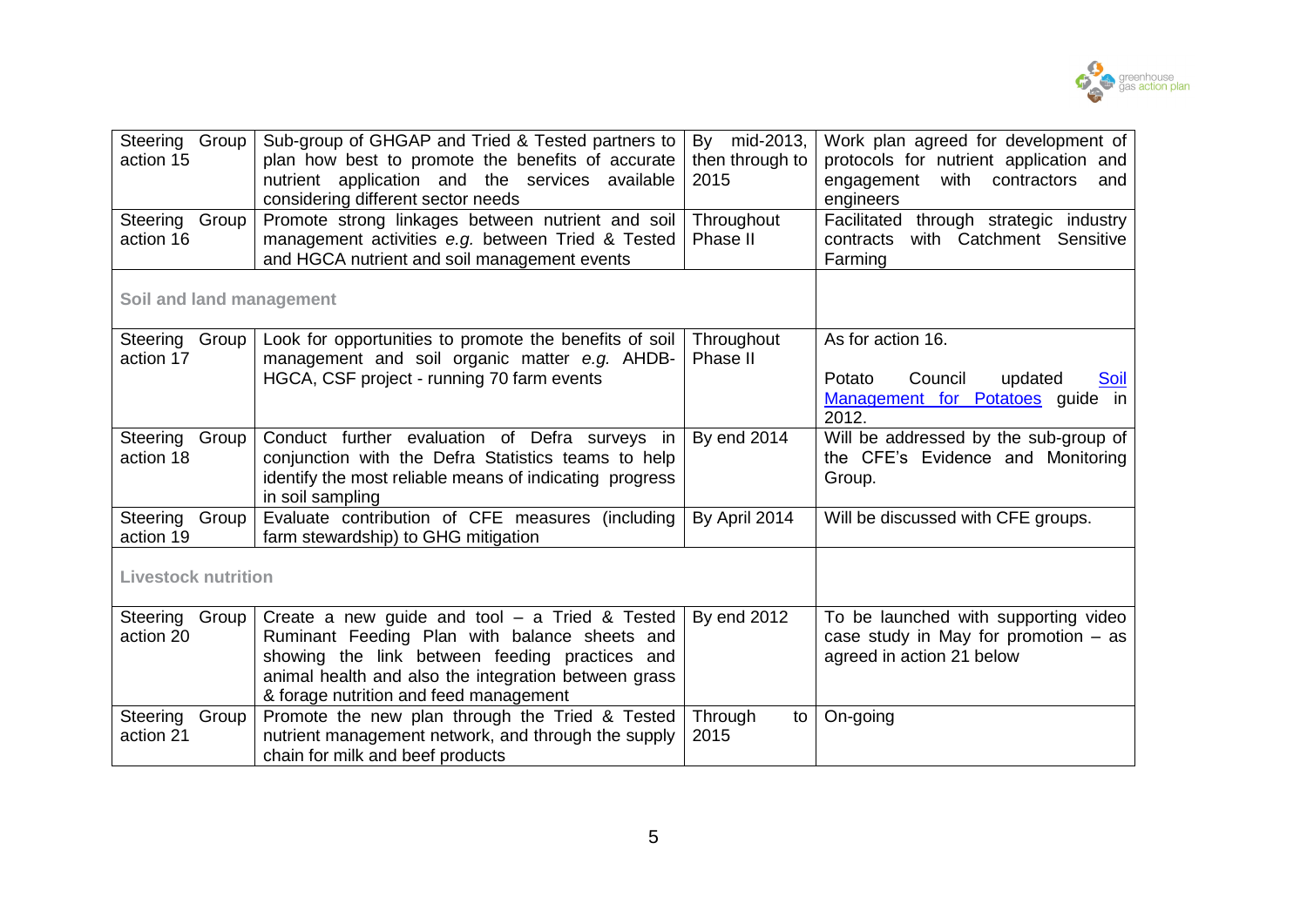

| <b>Livestock health and fertility</b>   |                                                                                                                                                                                                                                                                              |                        |                                                                                                                                                                                                                                                                         |
|-----------------------------------------|------------------------------------------------------------------------------------------------------------------------------------------------------------------------------------------------------------------------------------------------------------------------------|------------------------|-------------------------------------------------------------------------------------------------------------------------------------------------------------------------------------------------------------------------------------------------------------------------|
| Steering Group<br>action 22             | Build on the early success of established programmes<br>e.g. Dairy Co's Mastitis Control Programme, and take<br>opportunities to collaborate with animal health<br>professionals                                                                                             | Throughout<br>Phase II | On-going. For example:<br>> 950 farms enrolled onto the DairyCo<br>Mastitis Control Plan, exceeding 2012<br>target of 750 farms. Farms show<br>average 10-15% reduction in mastitis.                                                                                    |
| Steering Group<br>action 23             | Work with the Cattle and Sheep Health and Welfare<br>groups to tackle critical health issues relevant to the<br>beef, dairy and sheep sector.                                                                                                                                | On-going               | On-going                                                                                                                                                                                                                                                                |
| <b>Energy efficiency and renewables</b> |                                                                                                                                                                                                                                                                              |                        |                                                                                                                                                                                                                                                                         |
| Steering Group<br>action 24             | Continue to provide information on energy efficiency<br>and technology through existing e.g. GrowSave, and<br>the new initiatives e.g. Pig Improvement by<br>Information Technology (PIVIT) project                                                                          | On-going               | On-going. For example:<br>NFU Farm Energy Service has so far<br>helped 1,550 farms on energy matters<br>since its launch in 2012.                                                                                                                                       |
| Group<br>Steering<br>action 25          | Continue to support and make the case<br>for<br>renewables and AD in particular because of its<br>mitigation potential and other environmental benefits<br>including contributing to the Voluntary code of<br>practice/Best practice guidelines for AD<br>crop<br>feedstocks | On-going               | On-going. For example:<br>106 anaerobic digestion plants now<br>installed<br>outside<br>water<br>industry,<br>processing up to 5.1 million tonnes of<br>food and farm waste every year and<br>with an installed electrical capacity of<br>more than 88MWe (NNFCC, 2013) |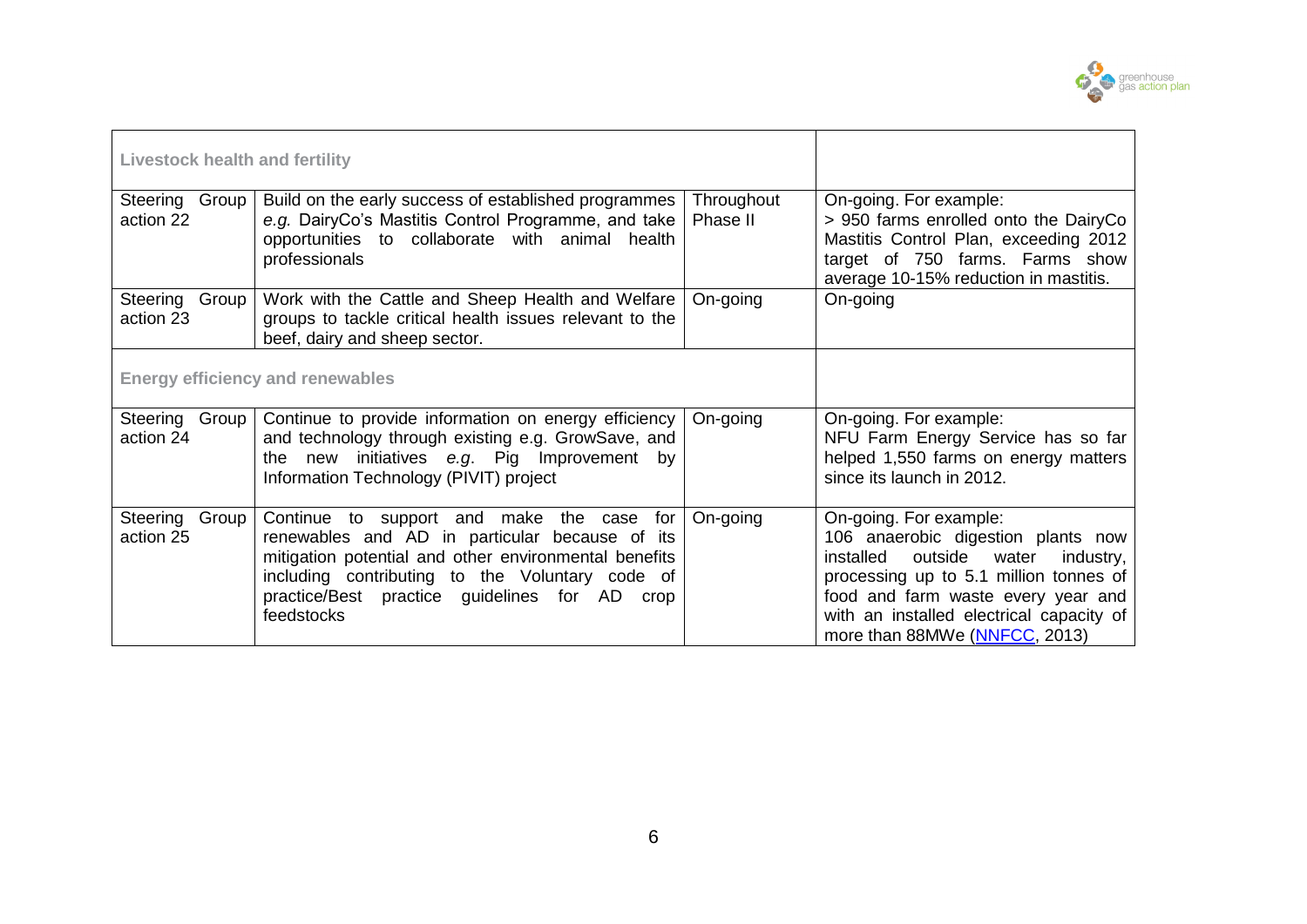

### **2. GHGAP and the next phase of the CFE (Campaign for the Farmed Environment)**

When the GHGAP published its phase II delivery plan in April 2012, it had not been possible to explicitly highlight the Steering Group's contribution to the next phase of the CFE due to the sensitive nature of the discussions at the time. However from  $1<sup>st</sup>$  April 2013, the GHGAP will be working within the new CFE structure and benefit from its national and local coordination and delivery.

Of particular consequence to the GHGAP will be its participation in the national level Delivery and Communications Group and the Local Liaison Groups and the opportunity to make use of the expertise in the Evidence and Monitoring Group. The latter work at the country level, with each group chaired by a local farmer to ensure that leadership of local activity is seen to come from a credible and practical source. This echoes the leadership shown within the national Forum, which will also be chaired by farmers. In addition, the development of the new CFE has provided the GHGAP with the opportunity to leverage support for a part-time co-ordinator.

This exciting new phase in the GHGAP's delivery again demonstrates vividly that our response (and the rest of the industry in tackling other environmental priorities) is anything but "business as usual".

The following describes the aims and governance of the CFE.

The vision for the next phase of the Campaign for the Farmed Environment is twofold

- to continue to promote specific measures known to deliver environmental benefits
- to facilitate delivery of clear local environmental messages reaching farmers through a coordinated partner approach and collaboration with other industry initiatives.

CFE will provide a local delivery vehicle for The Voluntary Initiative (VI), Tried & Tested (T&T) and the Greenhouse Gas Action Plan (GHGAP) while working in partnership nationally.

In addition, it will coordinate and liaise with other advisory initiatives such as the Farming Advice Service (FAS), Catchment Sensitive Farming (CSF), and Entry Level Stewardship (ELS) Training and Information Programme (ETIP) to enable efficient delivery and avoid duplication of effort.

CFE will extend its scope beyond the arable sector to deliver across England<sup>2</sup>. It will promote the tools, guidance and advice available from all the industry-led initiatives.

1

 $2$  With the exception of upland areas. However the GHGAP will retain its work on all sectors of agriculture.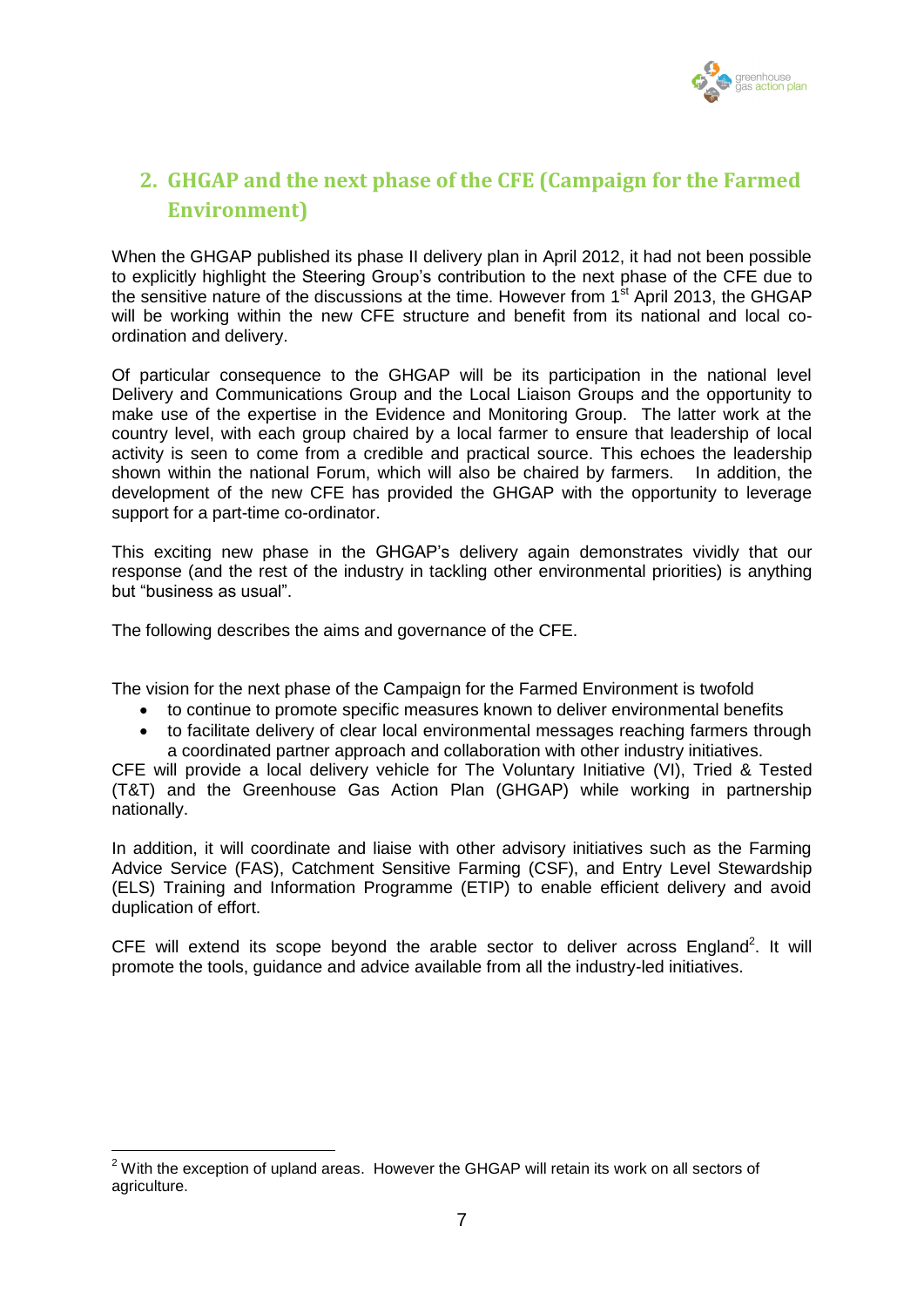

#### *Aims and objectives*

| <b>Aims of CFE</b>                                                                                         |                                                                                                                                                                                                                             |                                                                                                                                                                        |                                                                                                                                              |  |  |  |
|------------------------------------------------------------------------------------------------------------|-----------------------------------------------------------------------------------------------------------------------------------------------------------------------------------------------------------------------------|------------------------------------------------------------------------------------------------------------------------------------------------------------------------|----------------------------------------------------------------------------------------------------------------------------------------------|--|--|--|
| To maintain and<br>improve the<br>environmental<br>condition of<br>agricultural habitats<br>and landscapes | To embed environmental<br>management as a core<br>principle of all farm<br>businesses, empowering<br>farmers and land managers<br>to understand and address<br>local environmental<br>priorities for their farm<br>business | To provide a<br>coordinated industry<br>delivery platform to<br>achieve delivery of<br>consistent, coherent,<br>non-contradictory<br>messages and advice<br>to farmers | To demonstrate a<br>broad consensus<br>among industry<br>partners and initiatives<br>on environmental<br>issues in the farmed<br>environment |  |  |  |
|                                                                                                            | <b>Delivery Objectives</b>                                                                                                                                                                                                  | <b>Delivery Outcomes</b>                                                                                                                                               |                                                                                                                                              |  |  |  |
|                                                                                                            | To coordinate clear environmental advice to be<br>delivered to farmers and land managers that<br>addresses their specific business and<br>environmental circumstances                                                       | This will enable understanding and reduce<br>confusion amongst farmers and land managers<br>on environmental best practice                                             |                                                                                                                                              |  |  |  |
|                                                                                                            | To support farmers to deliver the right<br>environmental options, in the right place with the<br>right management                                                                                                           | This will lead to positive environmental<br>management on the farm                                                                                                     |                                                                                                                                              |  |  |  |
|                                                                                                            | To engage the advisory community to embed<br>environmental management in their advice<br>provision to farmers and land managers                                                                                             | This will lead to advisers improving their<br>understanding of the business imperative of<br>environmental management as part of a<br>profitable farm business         |                                                                                                                                              |  |  |  |
|                                                                                                            | To provide a coordinated delivery platform of<br>industry initiatives, through greater integration of<br>delivery                                                                                                           | This will lead to more efficient delivery amongst<br>industry initiatives at a local and national level                                                                |                                                                                                                                              |  |  |  |
|                                                                                                            | To create a structure that allows knowledge<br>exchange from farmers to local and national levels<br>of the campaign and vice versa                                                                                         | This will allow appropriate change within the<br>campaign and wider information exchange to<br>benefit science, the farming industry and<br>government                 |                                                                                                                                              |  |  |  |

#### *Governance*

The national governance structures will work to achieve the CFE aims as set out in Table 1 Through the national governance groups they will:

- Provide a strategic national partnership proactively addressing environmental issues.
- Enable greater coordination between existing initiatives (T&T, VI, GHGAP and CFE)
- Develop appropriate targets and actions for CFE
- Coordinate advice and guidance, unifying environmental messages
- Develop good communication between local and national CFE governance structures
- Monitor delivery and impact of messages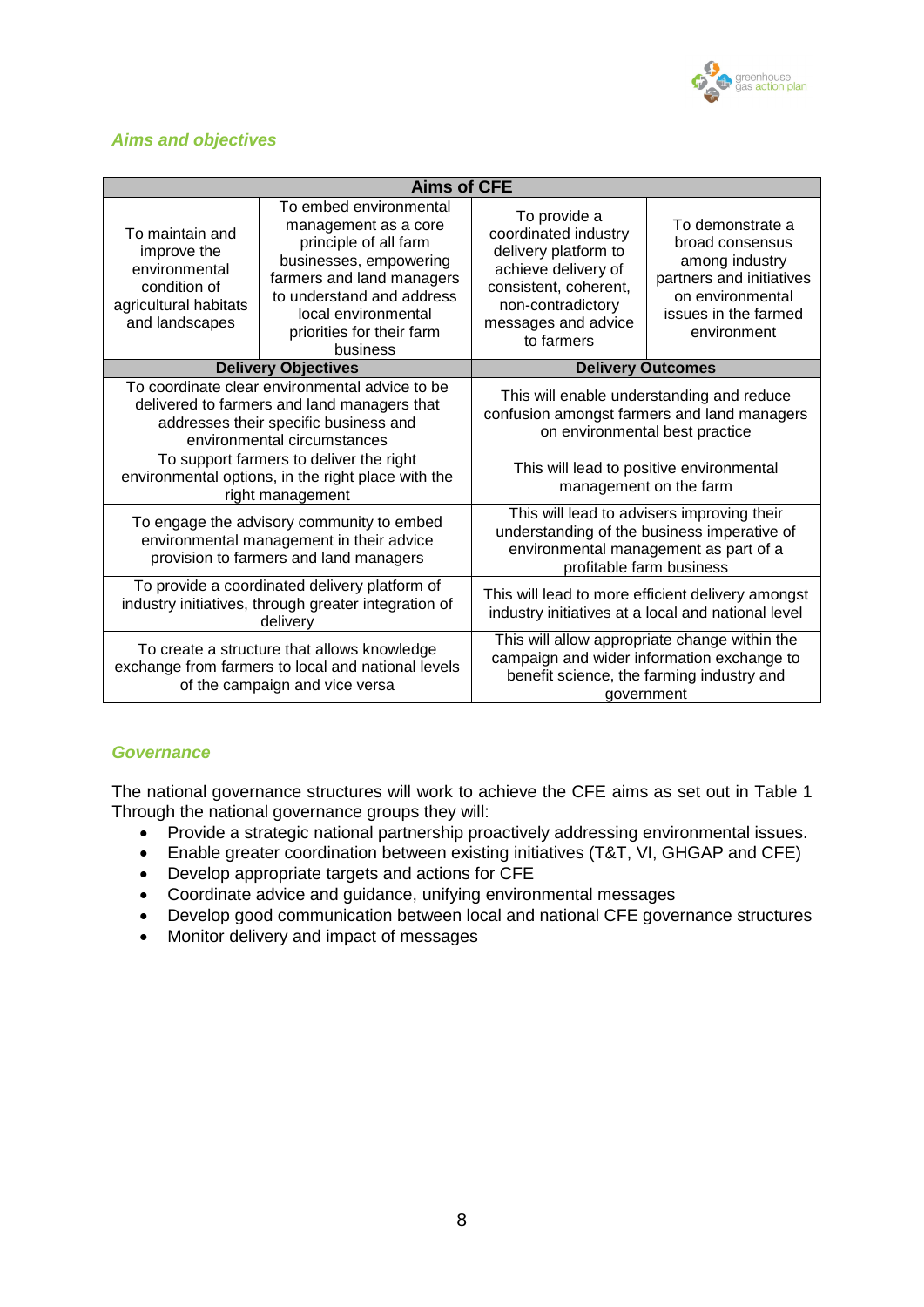



#### **National Industry-led Initiative Forum (NIIF)**

The highest level of authority within the CFE structure is the NIIF. The forum will be comprised of Presidents, Chief Executives and other Senior Managers within the partnership organisations to represent their interests in the context of wider industry thinking. This overarching forum will ensure there is a good overview and a consistent approach to the farmed environment from the industry.

The other governance groups will look to the NIIF for strategic guidance on any unresolved issues, with the forum acting as a final decision maker when required. However the reporting lines will differ between initiatives and governance groups in relation to the NIIF; both the Evidence and Monitoring Group (EMG) and the Delivery and Communications Group (DCG) will be governed directly by the NIIF. Whereas the Technical Groups will have a communication link to the NIIF and use their existing governance structures within the initiatives for reporting.

The forum will be chaired by senior industry representatives such as the NFU / CLA Presidents in rotation, who'll offer leadership and credibility for the CFE target audience. The forum will aim to have two meetings a year after initial set up. The NIIF will harness industry partners' leadership to share actions, plans and monitoring aimed at improving the environmental condition of farmland. The forum's task is to use evidence to identify key environmental challenges that require shared action and on this basis promote joint working and provide strategic guidance where appropriate.

#### **Evidence and Monitoring Group**

The purpose of the Evidence and Monitoring group is to provide a reference source for evidence questions, verification of progress and to monitor outcomes of CFE. The role of the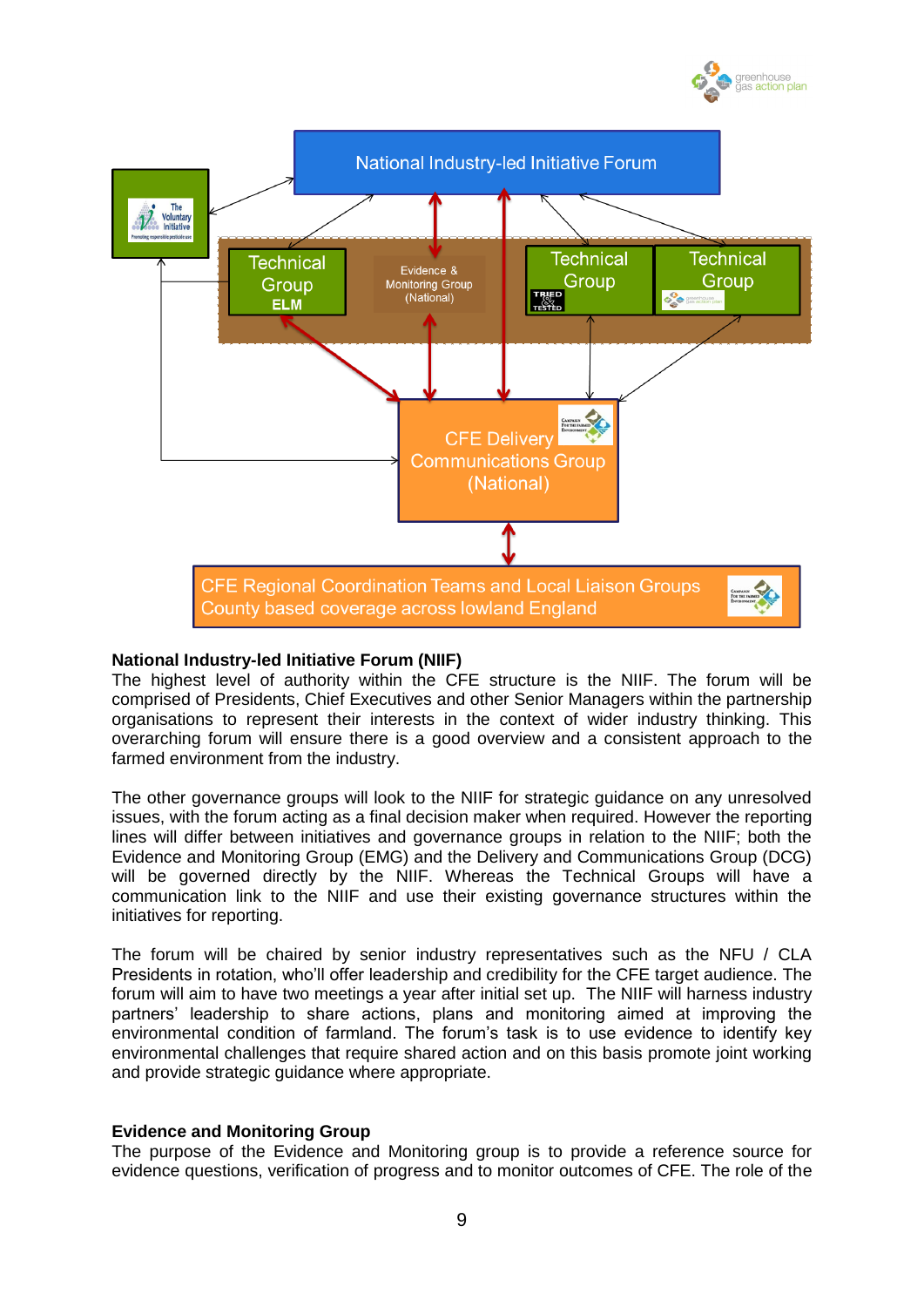

group, under the independent chairmanship of Dr Jon Marshall, is to analyse the evidence base to identify issues requiring additional action and to monitor progress against both CFE targets and Indicators of Progress for the new partnership approach. As a result, the group will be able to make recommendations to other CFE governance groups to inform their activities and messaging.

The group will have direct links to the Technical Groups and act as a review body to assist with a scientific overview where required. The group will primarily operate on a task and finish basis and will offer its services to both the T&T and GHGAP, although its focus will remain on the environmental land management objectives.

A 'core' membership of science and statistics based representatives will liaise regularly with the group. The chairman will invite other organisations with relevant expertise to assist with task delivery as required. The group may commission research where appropriate to do so (and where funding exists).

As CFE matures, most of this group's activity will focus on continuing to review evidence relevant to the campaign themes and monitoring and reviewing progress in delivery. This group will aim to reach a consensus and make recommendations to the NIIF based on the best science available.

#### **Technical Groups**

There are four different technical groups within CFE; Environmental Land Management Group (ELM), the Professional Nutrient Management Group (PNMG), the Greenhouse Gas Action Plan (GHGAP) and the Voluntary Initiative on Pesticides (VI). Effectively, these groups represent the respective industry initiatives and will continue in the same guise as to their own governance.

By recognising the initiatives as Technical Groups within CFE, it allows for each initiative to contribute specific advice, tools and messages on their themes to the wider industry. The groups will feed into the Delivery and Communications Group (DCG) by providing the basic information for the group to develop into integrated, consistent and coordinated messages to farmers.

In return, involvement within the structure of CFE will enable the industry initiatives to use the local delivery structure as a means of communicating and delivering their aims. This will occur through participation at DCG level and liaise with the Programme Office who in turn will ensure the Regional Coordination Teams are fully briefed.

#### **Delivery and Communications Group (DCG)**

The core purpose of this group is to develop national joint messaging from all of the initiatives and manage the relationships and contributions from the Technical Groups. The group will play a pivotal role in the direction, support and steer of regional/local coordinators. The DCG is central to CFE; it's where CFE shall be driven forward, where vitally important messaging will be developed, agreed and promoted from. Almost every aspect of the mechanics behind CFE will be discussed here, including links with AES, FAS, CSF, ETIP, engaging and training for advisers; ultimately this is where the 'shop window' for CFE will be drawn up.

The DCG will bring together CFE partners with other industry and government initiatives who have direct experience of delivery and communications with farmers and advisers. This will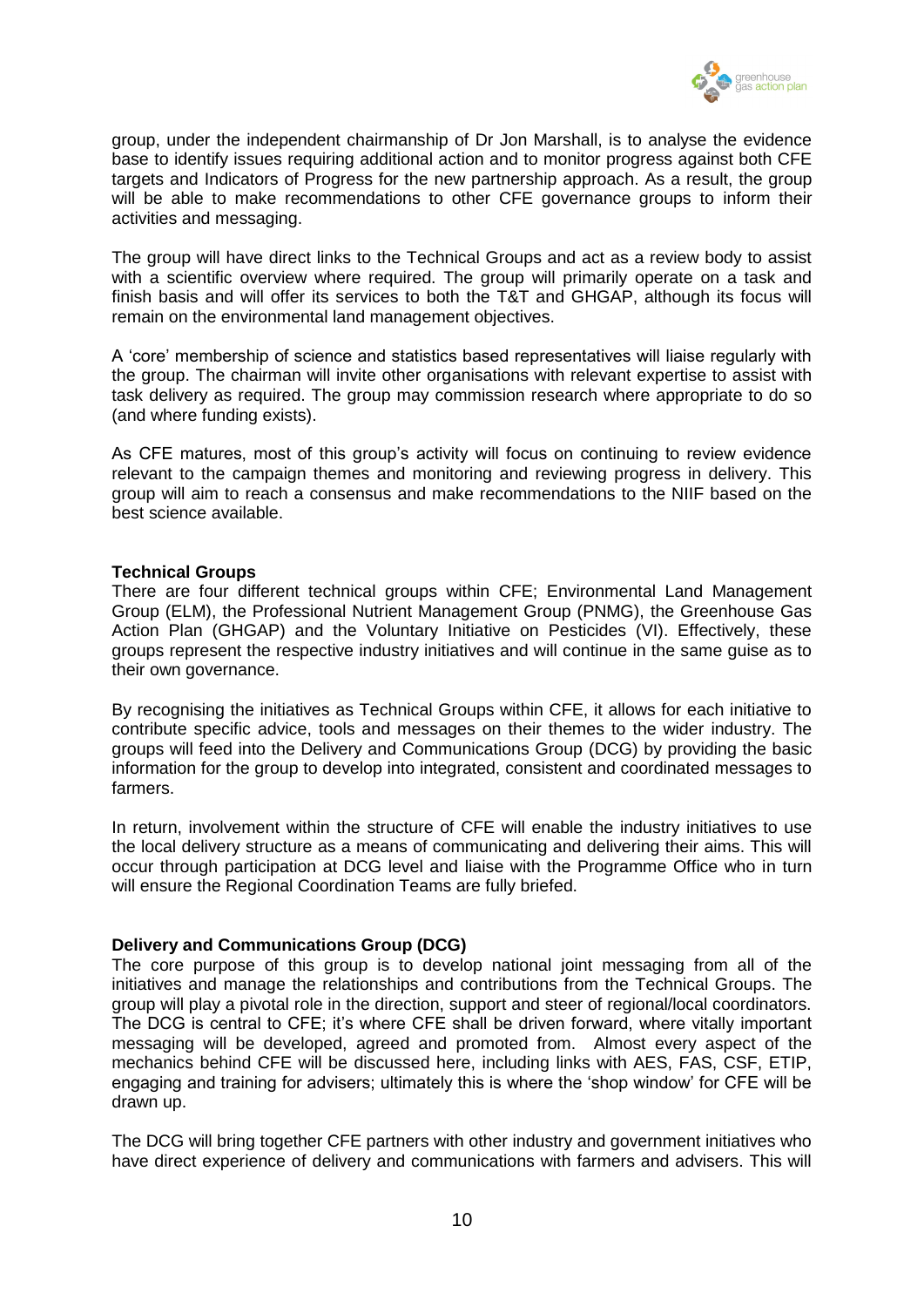

include; T&T, GHGAP, VI and FAS. Natural England's advice and training programme plus CSF will also be represented on the group.

The group will look to identify areas of overlap to enable joining up of messages to benefit actions that are multi-objective. The group will also be responsible for engaging with both farmers and farm advisers, primarily through the local delivery structure, to encourage uptake and implementation of the land management options. Farm advisers will be encouraged to disseminate CFE messages to their clients in order to embed environmental management as a core principal of everyday farm management.

The chairman and project coordinator, on behalf of the DCG, will be responsible for guiding the activity of the Regional Coordination Teams and Local Campaign Co-ordinators. The DCG will be responsible for developing communication messages and appropriate media channels, as well as developing a communications plan to ensure a regular flow of timely and appropriate messages are delivered. This will include an overview of the website, newsletter and social media.

The group's communications focus will be overseen by Geoff Dodgson, an independent consultant, who'll provide guidance, expertise and help with article proofing in conjunction with the national project coordinator. Having specific communications expertise on the group is essential to ensure the correct language and routes of communication are used for the target audience. Both the DCG chairman and Geoff Dodgson will report to the NIIF.

#### **Local Liaison Groups**

These will reflect the broad national partnership at a local level and their proposed role will be to:

- Coordinate campaign activities at a county/sub regional level
- Identify local environmental priorities relevant to farming by working with partners including Natural England and Environment Agency
- Aim to coordinate delivery to achieve local priorities with other industry initiatives and government initiatives
- Ensure that all farmers, land managers, advisers and partners receive clear concise and consistent messages about the aims of CFE at county level
- Fully engage all interested parties and ensure they have an opportunity to contribute to the CFE process
- Enables reporting on local progress and activity to provide qualitative feedback to national levels.
- Signpost the farmer to the appropriate adviser or tools as appropriate

#### **National Programme Office**

For the national governance and local delivery elements of CFE to run efficiently and effectively, a national project coordinator is required to manage the day-today aspects of CFE. Not only will this involve providing secretariat duties to the groups but also liaising between groups, industry initiatives and locally based coordinators: the national project coordinator will therefore play a pivotal communication role in CFE.

The project coordinator will be based at the NFU headquarters in Stoneleigh and is jointly funded by the NFU and CLA. Together with an administrator, the two roles form the national programme office acts as the central management point for CFE. The lead coordinators from each Regional Coordination Team will report directly to the national project coordinator.